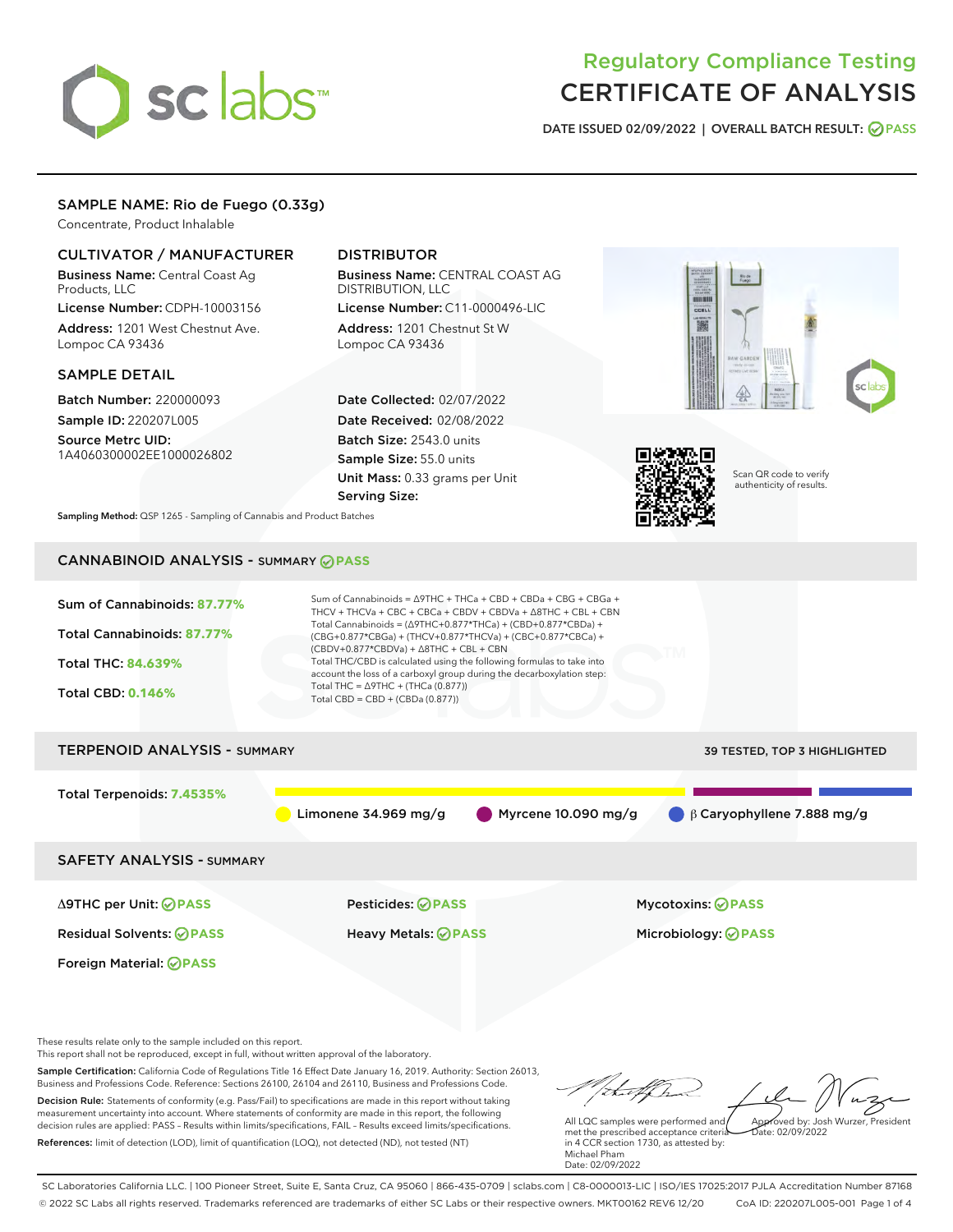



RIO DE FUEGO (0.33G) | DATE ISSUED 02/09/2022 | OVERALL BATCH RESULT: 2 PASS

#### CANNABINOID TEST RESULTS - 02/09/2022 2 PASS

Tested by high-performance liquid chromatography with diode-array detection (HPLC-DAD). **Method:** QSP 1157 - Analysis of Cannabinoids by HPLC-DAD

#### TOTAL CANNABINOIDS: **87.77%**

Total Cannabinoids (Total THC) + (Total CBD) + (Total CBG) + (Total THCV) + (Total CBC) + (Total CBDV) + ∆8THC + CBL + CBN

TOTAL THC: **84.639%** Total THC (∆9THC+0.877\*THCa)

TOTAL CBD: **0.146%** Total CBD (CBD+0.877\*CBDa)

Total THCV (THCV+0.877\*THCVa)

TOTAL CBG: 2.314% Total CBG (CBG+0.877\*CBGa) TOTAL THCV: 0.39%

TOTAL CBC: ND Total CBC (CBC+0.877\*CBCa)

TOTAL CBDV: ND Total CBDV (CBDV+0.877\*CBDVa)

| <b>COMPOUND</b>            | LOD/LOQ<br>(mg/g) | <b>MEASUREMENT</b><br><b>UNCERTAINTY</b><br>(mg/g) | <b>RESULT</b><br>(mg/g) | <b>RESULT</b><br>(%) |
|----------------------------|-------------------|----------------------------------------------------|-------------------------|----------------------|
| <b>A9THC</b>               | 0.06/0.26         | ±29.116                                            | 846.39                  | 84.639               |
| <b>CBG</b>                 | 0.06/0.19         | ±0.912                                             | 23.14                   | 2.314                |
| <b>THCV</b>                | 0.1 / 0.2         | ±0.19                                              | 3.9                     | 0.39                 |
| <b>CBN</b>                 | 0.1/0.3           | ±0.11                                              | 1.7                     | 0.17                 |
| <b>CBD</b>                 | 0.07/0.29         | ±0.068                                             | 1.46                    | 0.146                |
| $\triangle$ 8THC           | 0.1/0.4           | ±0.09                                              | 1.1                     | 0.11                 |
| <b>THCa</b>                | 0.05/0.14         | N/A                                                | <b>ND</b>               | <b>ND</b>            |
| <b>THCVa</b>               | 0.07 / 0.20       | N/A                                                | <b>ND</b>               | <b>ND</b>            |
| <b>CBDa</b>                | 0.02/0.19         | N/A                                                | <b>ND</b>               | <b>ND</b>            |
| <b>CBDV</b>                | 0.04 / 0.15       | N/A                                                | <b>ND</b>               | <b>ND</b>            |
| <b>CBDVa</b>               | 0.03/0.53         | N/A                                                | <b>ND</b>               | <b>ND</b>            |
| <b>CBGa</b>                | 0.1 / 0.2         | N/A                                                | <b>ND</b>               | <b>ND</b>            |
| <b>CBL</b>                 | 0.06/0.24         | N/A                                                | <b>ND</b>               | <b>ND</b>            |
| <b>CBC</b>                 | 0.2 / 0.5         | N/A                                                | <b>ND</b>               | <b>ND</b>            |
| <b>CBCa</b>                | 0.07/0.28         | N/A                                                | <b>ND</b>               | <b>ND</b>            |
| <b>SUM OF CANNABINOIDS</b> |                   |                                                    | 877.7 mg/g              | 87.77%               |

#### **UNIT MASS: 0.33 grams per Unit**

| ∆9THC per Unit                         | 1100 per-package limit | 279.31 mg/unit  | <b>PASS</b> |
|----------------------------------------|------------------------|-----------------|-------------|
| <b>Total THC per Unit</b>              |                        | 279.31 mg/unit  |             |
| <b>CBD</b> per Unit                    |                        | $0.48$ mg/unit  |             |
| <b>Total CBD per Unit</b>              |                        | $0.48$ mg/unit  |             |
| <b>Sum of Cannabinoids</b><br>per Unit |                        | 289.6 mg/unit   |             |
| <b>Total Cannabinoids</b><br>per Unit  |                        | $289.7$ mg/unit |             |

| <b>COMPOUND</b>         | LOD/LOQ<br>(mg/g) | <b>MEASUREMENT</b><br><b>UNCERTAINTY</b><br>(mg/g) | <b>RESULT</b><br>(mg/g)                         | <b>RESULT</b><br>$(\%)$ |
|-------------------------|-------------------|----------------------------------------------------|-------------------------------------------------|-------------------------|
| Limonene                | 0.005 / 0.016     | ±0.5001                                            | 34.969                                          | 3.4969                  |
| <b>Myrcene</b>          | 0.008 / 0.025     | ±0.1302                                            | 10.090                                          | 1.0090                  |
| $\upbeta$ Caryophyllene | 0.004 / 0.012     | ±0.2808                                            | 7.888                                           | 0.7888                  |
| $\beta$ Pinene          | 0.004 / 0.014     | ±0.0539                                            | 4.688                                           | 0.4688                  |
| $\alpha$ Pinene         | 0.005 / 0.017     | ±0.0283                                            | 3.295                                           | 0.3295                  |
| Ocimene                 | 0.011 / 0.038     | ±0.0975                                            | 3.038                                           | 0.3038                  |
| Linalool                | 0.009 / 0.032     | ±0.1086                                            | 2.858                                           | 0.2858                  |
| $\alpha$ Humulene       | 0.009 / 0.029     | ±0.0574                                            | 1.789                                           | 0.1789                  |
| Terpineol               | 0.016 / 0.055     | ±0.1038                                            | 1.691                                           | 0.1691                  |
| Fenchol                 | 0.010 / 0.034     | ±0.0586                                            | 1.514                                           | 0.1514                  |
| Camphene                | 0.005 / 0.015     | ±0.0078                                            | 0.681                                           | 0.0681                  |
| trans-ß-Farnesene       | 0.008 / 0.025     | ±0.0173                                            | 0.488                                           | 0.0488                  |
| Terpinolene             | 0.008 / 0.026     | ±0.0078                                            | 0.381                                           | 0.0381                  |
| Fenchone                | 0.009 / 0.028     | ±0.0080                                            | 0.275                                           | 0.0275                  |
| <b>Borneol</b>          | 0.005 / 0.016     | ±0.0098                                            | 0.233                                           | 0.0233                  |
| <b>Nerolidol</b>        | 0.009 / 0.028     | ±0.0070                                            | 0.111                                           | 0.0111                  |
| Valencene               | 0.009 / 0.030     | ±0.0060                                            | 0.087                                           | 0.0087                  |
| Guaiol                  | 0.009 / 0.030     | ±0.0038                                            | 0.080                                           | 0.0080                  |
| Caryophyllene<br>Oxide  | 0.010 / 0.033     | ±0.0034                                            | 0.075                                           | 0.0075                  |
| $\alpha$ Bisabolol      | 0.008 / 0.026     | ±0.0040                                            | 0.074                                           | 0.0074                  |
| Citronellol             | 0.003 / 0.010     | ±0.0031                                            | 0.063                                           | 0.0063                  |
| Geraniol                | 0.002 / 0.007     | ±0.0020                                            | 0.045                                           | 0.0045                  |
| $\gamma$ Terpinene      | 0.006 / 0.018     | ±0.0007                                            | 0.042                                           | 0.0042                  |
| Sabinene Hydrate        | 0.006 / 0.022     | ±0.0011                                            | 0.029                                           | 0.0029                  |
| $\alpha$ Terpinene      | 0.005 / 0.017     | ±0.0003                                            | 0.022                                           | 0.0022                  |
| Nerol                   | 0.003 / 0.011     | ±0.0008                                            | 0.017                                           | 0.0017                  |
| Isoborneol              | 0.004 / 0.012     | ±0.0005                                            | 0.012                                           | 0.0012                  |
| $\alpha$ Phellandrene   | 0.006 / 0.020     | N/A                                                | <loq< th=""><th><loq< th=""></loq<></th></loq<> | <loq< th=""></loq<>     |
| p-Cymene                | 0.005 / 0.016     | N/A                                                | <loq< th=""><th><loq< th=""></loq<></th></loq<> | <loq< th=""></loq<>     |
| Sabinene                | 0.004 / 0.014     | N/A                                                | ND                                              | <b>ND</b>               |
| 3 Carene                | 0.005 / 0.018     | N/A                                                | ND                                              | ND                      |
| Eucalyptol              | 0.006 / 0.018     | N/A                                                | ND                                              | ND                      |
| (-)-Isopulegol          | 0.005 / 0.016     | N/A                                                | ND                                              | <b>ND</b>               |
| Camphor                 | 0.006 / 0.019     | N/A                                                | ND                                              | ND                      |
| Menthol                 | 0.008 / 0.025     | N/A                                                | ND                                              | ND                      |
| R-(+)-Pulegone          | 0.003 / 0.011     | N/A                                                | ND                                              | <b>ND</b>               |
| <b>Geranyl Acetate</b>  | 0.004 / 0.014     | N/A                                                | ND                                              | ND                      |
| $\alpha$ Cedrene        | 0.005 / 0.016     | N/A                                                | ND                                              | ND                      |
| Cedrol                  | 0.008 / 0.027     | N/A                                                | <b>ND</b>                                       | <b>ND</b>               |
| <b>TOTAL TERPENOIDS</b> |                   |                                                    | 74.535 mg/g                                     | 7.4535%                 |

SC Laboratories California LLC. | 100 Pioneer Street, Suite E, Santa Cruz, CA 95060 | 866-435-0709 | sclabs.com | C8-0000013-LIC | ISO/IES 17025:2017 PJLA Accreditation Number 87168 © 2022 SC Labs all rights reserved. Trademarks referenced are trademarks of either SC Labs or their respective owners. MKT00162 REV6 12/20 CoA ID: 220207L005-001 Page 2 of 4

# TERPENOID TEST RESULTS - 02/09/2022

Terpene analysis utilizing gas chromatography-flame ionization detection (GC-FID). **Method:** QSP 1192 - Analysis of Terpenoids by GC-FID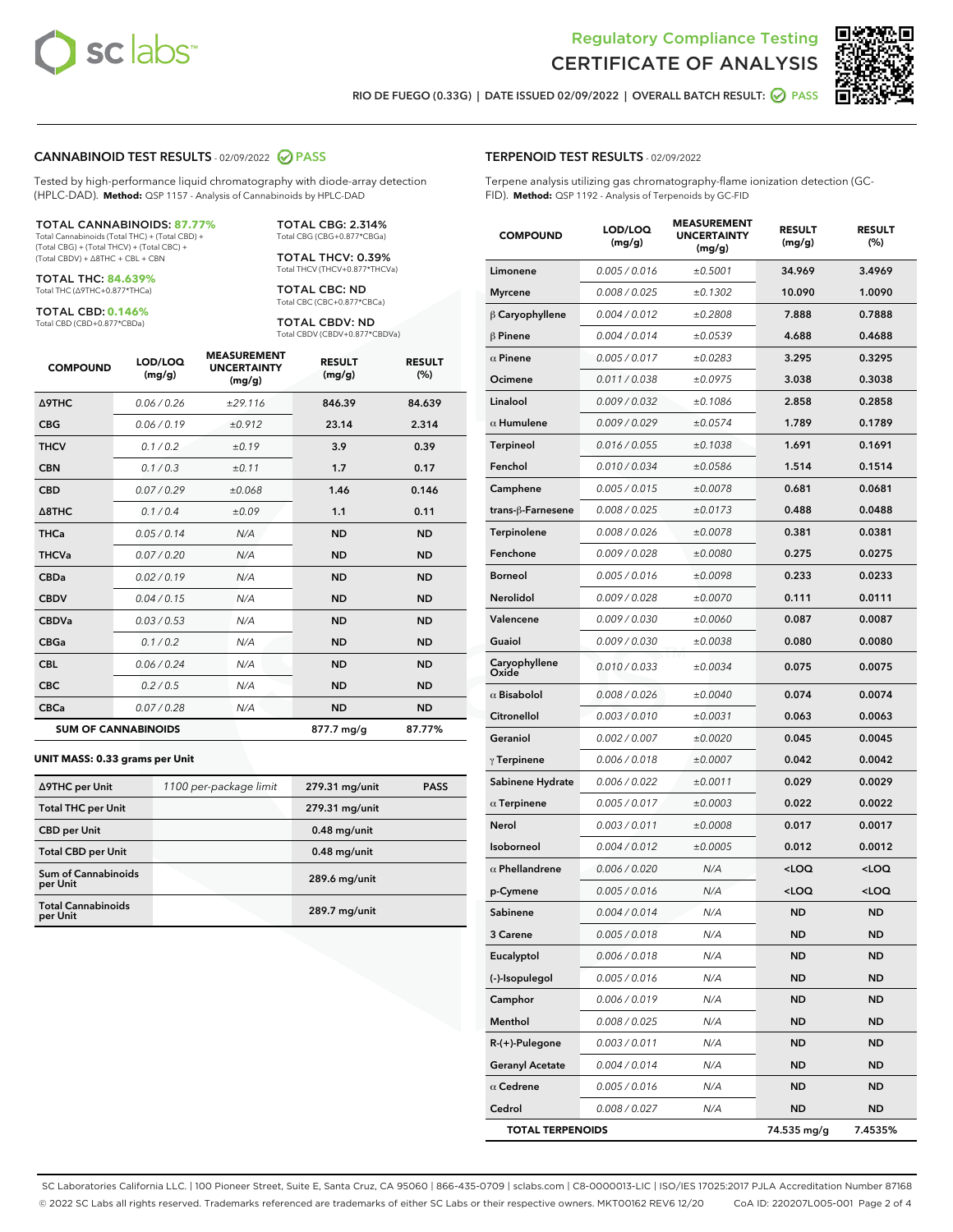



RIO DE FUEGO (0.33G) | DATE ISSUED 02/09/2022 | OVERALL BATCH RESULT:  $\bigcirc$  PASS

# CATEGORY 1 PESTICIDE TEST RESULTS - 02/09/2022 2 PASS

Pesticide and plant growth regulator analysis utilizing high-performance liquid chromatography-mass spectrometry (HPLC-MS) or gas chromatography-mass spectrometry (GC-MS). \*GC-MS utilized where indicated. **Method:** QSP 1212 - Analysis of Pesticides and Mycotoxins by LC-MS or QSP 1213 - Analysis of Pesticides by GC-MS

| <b>COMPOUND</b>             | LOD/LOQ<br>$(\mu g/g)$ | <b>ACTION</b><br><b>LIMIT</b><br>$(\mu g/g)$ | <b>MEASUREMENT</b><br><b>UNCERTAINTY</b><br>$(\mu g/g)$ | <b>RESULT</b><br>$(\mu g/g)$ | <b>RESULT</b> |
|-----------------------------|------------------------|----------------------------------------------|---------------------------------------------------------|------------------------------|---------------|
| Aldicarb                    | 0.03/0.08              | $>$ LOD                                      | N/A                                                     | <b>ND</b>                    | <b>PASS</b>   |
| Carbofuran                  | 0.02 / 0.05            | $\ge$ LOD                                    | N/A                                                     | <b>ND</b>                    | <b>PASS</b>   |
| Chlordane*                  | 0.03/0.08              | $>$ LOD                                      | N/A                                                     | <b>ND</b>                    | <b>PASS</b>   |
| Chlorfenapyr*               | 0.03/0.10              | $\ge$ LOD                                    | N/A                                                     | <b>ND</b>                    | <b>PASS</b>   |
| Chlorpyrifos                | 0.02 / 0.06            | $\ge$ LOD                                    | N/A                                                     | <b>ND</b>                    | <b>PASS</b>   |
| Coumaphos                   | 0.02 / 0.07            | $\ge$ LOD                                    | N/A                                                     | <b>ND</b>                    | <b>PASS</b>   |
| Daminozide                  | 0.02 / 0.07            | $\ge$ LOD                                    | N/A                                                     | <b>ND</b>                    | <b>PASS</b>   |
| <b>DDVP</b><br>(Dichlorvos) | 0.03/0.09              | $\ge$ LOD                                    | N/A                                                     | <b>ND</b>                    | <b>PASS</b>   |
| <b>Dimethoate</b>           | 0.03 / 0.08            | $\ge$ LOD                                    | N/A                                                     | <b>ND</b>                    | <b>PASS</b>   |
| Ethoprop(hos)               | 0.03/0.10              | $\ge$ LOD                                    | N/A                                                     | <b>ND</b>                    | <b>PASS</b>   |
| Etofenprox                  | 0.02 / 0.06            | $\ge$ LOD                                    | N/A                                                     | <b>ND</b>                    | <b>PASS</b>   |
| Fenoxycarb                  | 0.03 / 0.08            | $\ge$ LOD                                    | N/A                                                     | <b>ND</b>                    | <b>PASS</b>   |
| Fipronil                    | 0.03/0.08              | $>$ LOD                                      | N/A                                                     | <b>ND</b>                    | <b>PASS</b>   |
| Imazalil                    | 0.02 / 0.06            | $\ge$ LOD                                    | N/A                                                     | <b>ND</b>                    | <b>PASS</b>   |
| Methiocarb                  | 0.02 / 0.07            | $\ge$ LOD                                    | N/A                                                     | <b>ND</b>                    | <b>PASS</b>   |
| Methyl<br>parathion         | 0.03/0.10              | $\ge$ LOD                                    | N/A                                                     | <b>ND</b>                    | <b>PASS</b>   |
| <b>Mevinphos</b>            | 0.03/0.09              | $\ge$ LOD                                    | N/A                                                     | <b>ND</b>                    | <b>PASS</b>   |
| Paclobutrazol               | 0.02 / 0.05            | $>$ LOD                                      | N/A                                                     | <b>ND</b>                    | <b>PASS</b>   |
| Propoxur                    | 0.03/0.09              | $\ge$ LOD                                    | N/A                                                     | <b>ND</b>                    | <b>PASS</b>   |
| Spiroxamine                 | 0.03 / 0.08            | $\ge$ LOD                                    | N/A                                                     | <b>ND</b>                    | <b>PASS</b>   |
| Thiacloprid                 | 0.03/0.10              | $\ge$ LOD                                    | N/A                                                     | <b>ND</b>                    | <b>PASS</b>   |

#### CATEGORY 2 PESTICIDE TEST RESULTS - 02/09/2022 2 PASS

| <b>COMPOUND</b>          | LOD/LOO<br>$(\mu g/g)$ | <b>ACTION</b><br>LIMIT<br>$(\mu g/g)$ | <b>MEASUREMENT</b><br><b>UNCERTAINTY</b><br>$(\mu g/g)$ | <b>RESULT</b><br>$(\mu g/g)$ | <b>RESULT</b> |
|--------------------------|------------------------|---------------------------------------|---------------------------------------------------------|------------------------------|---------------|
| Abamectin                | 0.03/0.10              | 0.1                                   | N/A                                                     | <b>ND</b>                    | <b>PASS</b>   |
| Acephate                 | 0.02/0.07              | 0.1                                   | N/A                                                     | <b>ND</b>                    | <b>PASS</b>   |
| Acequinocyl              | 0.02/0.07              | 0.1                                   | N/A                                                     | <b>ND</b>                    | <b>PASS</b>   |
| Acetamiprid              | 0.02/0.05              | 0.1                                   | N/A                                                     | <b>ND</b>                    | <b>PASS</b>   |
| Azoxystrobin             | 0.02/0.07              | 0.1                                   | N/A                                                     | <b>ND</b>                    | <b>PASS</b>   |
| <b>Bifenazate</b>        | 0.01 / 0.04            | 0.1                                   | N/A                                                     | <b>ND</b>                    | <b>PASS</b>   |
| <b>Bifenthrin</b>        | 0.02 / 0.05            | 3                                     | N/A                                                     | <b>ND</b>                    | <b>PASS</b>   |
| <b>Boscalid</b>          | 0.03/0.09              | 0.1                                   | N/A                                                     | <b>ND</b>                    | <b>PASS</b>   |
| Captan                   | 0.19/0.57              | 0.7                                   | N/A                                                     | <b>ND</b>                    | <b>PASS</b>   |
| Carbaryl                 | 0.02/0.06              | 0.5                                   | N/A                                                     | <b>ND</b>                    | <b>PASS</b>   |
| Chlorantranilip-<br>role | 0.04/0.12              | 10                                    | N/A                                                     | <b>ND</b>                    | <b>PASS</b>   |
| Clofentezine             | 0.03/0.09              | 0.1                                   | N/A                                                     | <b>ND</b>                    | <b>PASS</b>   |

| <b>CATEGORY 2 PESTICIDE TEST RESULTS</b> - 02/09/2022 continued |  |
|-----------------------------------------------------------------|--|
|-----------------------------------------------------------------|--|

| <b>COMPOUND</b>               | LOD/LOQ<br>(µg/g) | <b>ACTION</b><br>LIMIT<br>$(\mu g/g)$ | <b>MEASUREMENT</b><br><b>UNCERTAINTY</b><br>$(\mu g/g)$ | <b>RESULT</b><br>(µg/g) | <b>RESULT</b> |
|-------------------------------|-------------------|---------------------------------------|---------------------------------------------------------|-------------------------|---------------|
| Cyfluthrin                    | 0.12 / 0.38       | 2                                     | N/A                                                     | <b>ND</b>               | <b>PASS</b>   |
| Cypermethrin                  | 0.11 / 0.32       | 1                                     | N/A                                                     | <b>ND</b>               | <b>PASS</b>   |
| Diazinon                      | 0.02 / 0.05       | 0.1                                   | N/A                                                     | ND                      | PASS          |
| Dimethomorph                  | 0.03 / 0.09       | 2                                     | N/A                                                     | <b>ND</b>               | <b>PASS</b>   |
| Etoxazole                     | 0.02 / 0.06       | 0.1                                   | N/A                                                     | ND                      | <b>PASS</b>   |
| Fenhexamid                    | 0.03 / 0.09       | 0.1                                   | N/A                                                     | ND                      | <b>PASS</b>   |
| Fenpyroximate                 | 0.02 / 0.06       | 0.1                                   | N/A                                                     | <b>ND</b>               | <b>PASS</b>   |
| Flonicamid                    | 0.03 / 0.10       | 0.1                                   | N/A                                                     | <b>ND</b>               | <b>PASS</b>   |
| Fludioxonil                   | 0.03 / 0.10       | 0.1                                   | N/A                                                     | <b>ND</b>               | <b>PASS</b>   |
| Hexythiazox                   | 0.02 / 0.07       | 0.1                                   | N/A                                                     | ND                      | <b>PASS</b>   |
| Imidacloprid                  | 0.04 / 0.11       | 5                                     | N/A                                                     | <b>ND</b>               | <b>PASS</b>   |
| Kresoxim-methyl               | 0.02 / 0.07       | 0.1                                   | N/A                                                     | ND                      | <b>PASS</b>   |
| Malathion                     | 0.03 / 0.09       | 0.5                                   | N/A                                                     | ND                      | <b>PASS</b>   |
| Metalaxyl                     | 0.02 / 0.07       | $\overline{2}$                        | N/A                                                     | <b>ND</b>               | <b>PASS</b>   |
| Methomyl                      | 0.03 / 0.10       | 1                                     | N/A                                                     | <b>ND</b>               | <b>PASS</b>   |
| Myclobutanil                  | 0.03 / 0.09       | 0.1                                   | N/A                                                     | ND                      | <b>PASS</b>   |
| <b>Naled</b>                  | 0.02 / 0.07       | 0.1                                   | N/A                                                     | ND                      | <b>PASS</b>   |
| Oxamyl                        | 0.04 / 0.11       | 0.5                                   | N/A                                                     | ND                      | <b>PASS</b>   |
| Pentachloronitro-<br>benzene* | 0.03/0.09         | 0.1                                   | N/A                                                     | ND                      | <b>PASS</b>   |
| Permethrin                    | 0.04 / 0.12       | 0.5                                   | N/A                                                     | ND                      | <b>PASS</b>   |
| Phosmet                       | 0.03 / 0.10       | 0.1                                   | N/A                                                     | <b>ND</b>               | <b>PASS</b>   |
| Piperonylbu-<br>toxide        | 0.02 / 0.07       | 3                                     | N/A                                                     | ND                      | <b>PASS</b>   |
| Prallethrin                   | 0.03 / 0.08       | 0.1                                   | N/A                                                     | <b>ND</b>               | <b>PASS</b>   |
| Propiconazole                 | 0.02 / 0.07       | 0.1                                   | N/A                                                     | ND                      | <b>PASS</b>   |
| Pyrethrins                    | 0.04 / 0.12       | 0.5                                   | N/A                                                     | ND                      | <b>PASS</b>   |
| Pyridaben                     | 0.02 / 0.07       | 0.1                                   | N/A                                                     | ND                      | <b>PASS</b>   |
| Spinetoram                    | 0.02 / 0.07       | 0.1                                   | N/A                                                     | ND                      | <b>PASS</b>   |
| Spinosad                      | 0.02 / 0.07       | 0.1                                   | N/A                                                     | ND                      | <b>PASS</b>   |
| Spiromesifen                  | 0.02 / 0.05       | 0.1                                   | N/A                                                     | ND                      | <b>PASS</b>   |
| Spirotetramat                 | 0.02 / 0.06       | 0.1                                   | N/A                                                     | ND                      | <b>PASS</b>   |
| Tebuconazole                  | 0.02 / 0.07       | 0.1                                   | N/A                                                     | ND                      | <b>PASS</b>   |
| Thiamethoxam                  | 0.03 / 0.10       | 5                                     | N/A                                                     | ND                      | <b>PASS</b>   |
| Trifloxystrobin               | 0.03 / 0.08       | 0.1                                   | N/A                                                     | ND                      | <b>PASS</b>   |

SC Laboratories California LLC. | 100 Pioneer Street, Suite E, Santa Cruz, CA 95060 | 866-435-0709 | sclabs.com | C8-0000013-LIC | ISO/IES 17025:2017 PJLA Accreditation Number 87168 © 2022 SC Labs all rights reserved. Trademarks referenced are trademarks of either SC Labs or their respective owners. MKT00162 REV6 12/20 CoA ID: 220207L005-001 Page 3 of 4